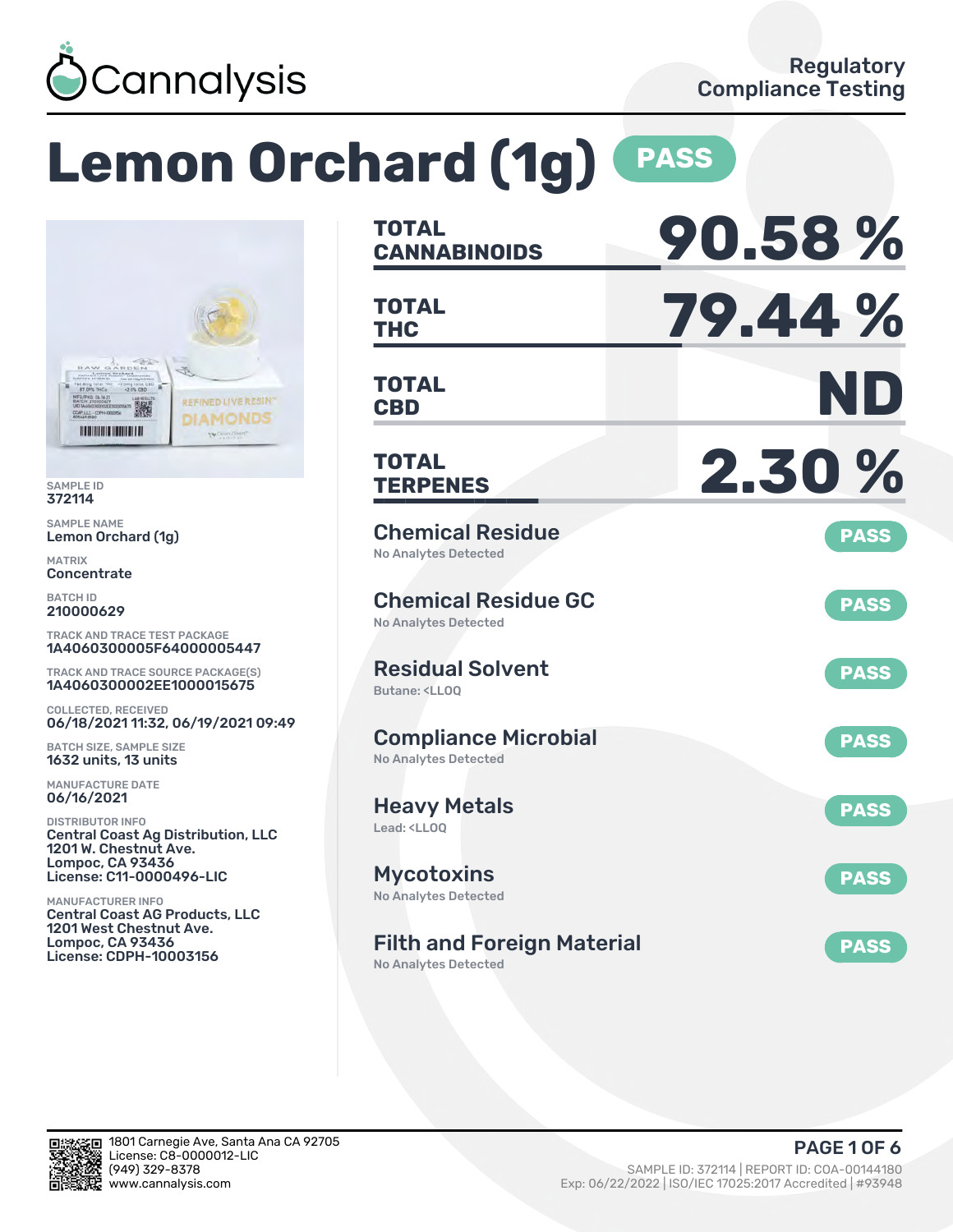

## CANNABINOID ANALYSIS

Total THC,CBD value(s) have been decarboxylated.

| TOTAL THC:          | 794.4 mg/g (79.44 %), 794.4 mg per package |
|---------------------|--------------------------------------------|
| TOTAL CBD:          | ND.                                        |
| TOTAL CANNABINOIDS: | 905.8 mg/g (90.58 %)                       |

UNIT OF MEASUREMENT: Milligrams per Gram(mg/g)

| <b>ANALYTE</b>         | <b>RESULT</b>        | LOD    | <b>LLOO</b> | <b>ANALYTE</b>   | <b>RESULT</b> | <b>LOD</b> | LL <sub>00</sub> |
|------------------------|----------------------|--------|-------------|------------------|---------------|------------|------------------|
| THCa                   | 905.8 mg/g (90.58 %) | 0.2000 | 0.4000      | CBD <sub>v</sub> | <b>ND</b>     | 0.2000     | 0.4000           |
| D9THC                  | <b>ND</b>            | 0.2000 | 0.4000      | CBGa             | <b>ND</b>     | 0.2000     | 0.4000           |
| D8THC                  | <b>ND</b>            | 0.2000 | 0.4000      | CBG              | <b>ND</b>     | 0.2000     | 0.4000           |
| <b>THC<sub>v</sub></b> | <b>ND</b>            | 0.2000 | 0.4000      | CBN              | <b>ND</b>     | 0.2000     | 0.4000           |
| CBDa                   | <b>ND</b>            | 0.2000 | 0.4000      | CBC              | <b>ND</b>     | 0.2000     | 0.4000           |
| CBD                    | <b>ND</b>            | 0.2000 | 0.4000      |                  |               |            |                  |
|                        |                      |        |             |                  |               |            |                  |

#### ADDITIONAL INFORMATION

| Method:              | SOP-TECH-001 | Sample Prepped: 06/21/2021 11:07 |                                   | Sample Approved: 06/22/2021 11:32  |  |
|----------------------|--------------|----------------------------------|-----------------------------------|------------------------------------|--|
| Instrument: UPLC-DAD |              |                                  | Sample Analyzed: 06/21/2021 11:26 | Prep-Analytical Batch: 30320-24522 |  |



## TERPENE ANALYSIS

TOTAL TERPENES: 23.03 mg/g (2.303 %)

| UNIT OF MEASUREMENT:    | Milligrams per Gram(mg/g)                         |            |                  |
|-------------------------|---------------------------------------------------|------------|------------------|
| <b>ANALYTE</b>          | <b>RESULT</b>                                     | <b>LOD</b> | LLC              |
| 3-Carene                | <b>ND</b>                                         | 1.000      | 2.5 <sub>0</sub> |
| Alpha cedrene           | ND.                                               | 1.000      | 2.5 <sub>0</sub> |
| Alpha pinene            | <lloo< td=""><td>0.1000</td><td>1.0(</td></lloo<> | 0.1000     | 1.0(             |
| Alpha terpineol         | 0.7459 mg/g $(0.0746\%)$                          | 0.3260     | 0.6              |
| Beta myrcene            | 10.55 mg/g (1.055 %)                              | 0.5000     | 1.0(             |
| <b>Borneol</b>          | <b>ND</b>                                         | 1.000      | 2.5 <sub>0</sub> |
| Camphor                 | <b>ND</b>                                         | 0.1000     | 0.5              |
| Cedrol                  | <b>ND</b>                                         | 0.5000     | 1.0(             |
| Cis nerolidol           | <b>ND</b>                                         | 2.500      | 5.0              |
| Fenchol                 | 1.098 mg/g $(0.1098\%)$                           | 0.5000     | 1.0(             |
| Gamma terpinene         | <b>ND</b>                                         | 0.1000     | 0.5              |
| Geranyl acetate         | ND                                                | 0.1000     | 0.5              |
| Isoborneol              | <b>ND</b>                                         | 0.5000     | 1.0(             |
| Limonene                | 3.491 mg/g (0.3491%)                              | 0.5000     | 2.5 <sub>0</sub> |
| Menthol                 | <b>ND</b>                                         | 1.000      | 2.5 <sub>0</sub> |
| Ocimene <sub>2</sub>    | $3.002 \,\mathrm{mq/q}$ (0.3002 %)                | 0.3450     | 1.72             |
| P-mentha-1,5-diene ND   |                                                   | 0.5000     | 1.0(             |
| Sabinene                | <b>ND</b>                                         | 0.5000     | 1.0(             |
| Trans beta farnesene ND |                                                   | 2.500      | 5.0              |
| Trans nerolidol         | <b>ND</b>                                         | 0.5000     | 2.5 <sub>0</sub> |
|                         |                                                   |            |                  |

| ANALYTE                 | <b>RESULT</b>                                                                                                        | LOD    | LLOQ   | <b>ANALYTE</b>      | <b>RESULT</b>                                 | LOD    |  |
|-------------------------|----------------------------------------------------------------------------------------------------------------------|--------|--------|---------------------|-----------------------------------------------|--------|--|
| 3-Carene                | <b>ND</b>                                                                                                            | 1.000  | 2.500  | Alpha bisabolol     | <lloq< td=""><td>0.1000</td><td></td></lloq<> | 0.1000 |  |
| Alpha cedrene           | <b>ND</b>                                                                                                            | 1.000  | 2.500  | Alpha humulene      | <lloq< td=""><td>0.5000</td><td></td></lloq<> | 0.5000 |  |
| Alpha pinene            | <lloq< td=""><td>0.1000</td><td>1.000</td><td>Alpha terpinene</td><td><b>ND</b></td><td>0.5000</td><td></td></lloq<> | 0.1000 | 1.000  | Alpha terpinene     | <b>ND</b>                                     | 0.5000 |  |
| Alpha terpineol         | 0.7459 mg/g $(0.0746\%)$                                                                                             | 0.3260 | 0.6520 | Beta caryophyllene  | 2.433 mg/g $(0.2433\%)$                       | 0.5000 |  |
| Beta myrcene            | 10.55 mg/g (1.055 %)                                                                                                 | 0.5000 | 1.000  | Beta pinene         | <b>ND</b>                                     | 0.6070 |  |
| Borneol                 | <b>ND</b>                                                                                                            | 1.000  | 2.500  | Camphene            | <b>ND</b>                                     | 0.5000 |  |
| Camphor                 | ND                                                                                                                   | 0.1000 | 0.5000 | Caryophyllene oxide | ND.                                           | 0.5000 |  |
| Cedrol                  | <b>ND</b>                                                                                                            | 0.5000 | 1.000  | Cis geraniol        | <b>ND</b>                                     | 1.000  |  |
| Cis nerolidol           | <b>ND</b>                                                                                                            | 2.500  | 5.000  | Eucalyptol          | <b>ND</b>                                     | 0.1000 |  |
| Fenchol                 | 1.098 mg/g (0.1098 %)                                                                                                | 0.5000 | 1.000  | Fenchone            | <lloq< td=""><td>0.1000</td><td></td></lloq<> | 0.1000 |  |
| Gamma terpinene         | <b>ND</b>                                                                                                            | 0.1000 | 0.5000 | Gamma terpineol     | <b>ND</b>                                     | 0.2090 |  |
| Geranyl acetate         | ND                                                                                                                   | 0.1000 | 0.5000 | Guaiol              | <b>ND</b>                                     | 2.500  |  |
| Isoborneol              | <b>ND</b>                                                                                                            | 0.5000 | 1.000  | Isopulegol          | <b>ND</b>                                     | 2.500  |  |
| Limonene                | $3.491 \,\mathrm{mg/g}$ (0.3491%)                                                                                    | 0.5000 | 2.500  | Linalool            | 1.171 mg/g $(0.1171\%)$                       | 0.5000 |  |
| Menthol                 | <b>ND</b>                                                                                                            | 1.000  | 2.500  | Ocimene 1           | <b>ND</b>                                     | 0.1550 |  |
| Ocimene 2               | 3.002 mg/g (0.3002 %)                                                                                                | 0.3450 | 1.725  | P-cymene            | <b>ND</b>                                     | 0.5230 |  |
| P-mentha-1,5-diene ND   |                                                                                                                      | 0.5000 | 1.000  | Pulegone            | <b>ND</b>                                     | 0.1000 |  |
| Sabinene                | <b>ND</b>                                                                                                            | 0.5000 | 1.000  | Terpinolene         | $0.5357$ mg/g $(0.0536\%)$                    | 0.1000 |  |
| Trans beta farnesene ND |                                                                                                                      | 2.500  | 5.000  | Trans geraniol      | <b>ND</b>                                     | 0.5000 |  |
| Trans nerolidol         | <b>ND</b>                                                                                                            | 0.5000 | 2.500  | Valencene           | <b>ND</b>                                     | 0.5000 |  |
|                         |                                                                                                                      |        |        |                     |                                               |        |  |



PAGE 2 OF 6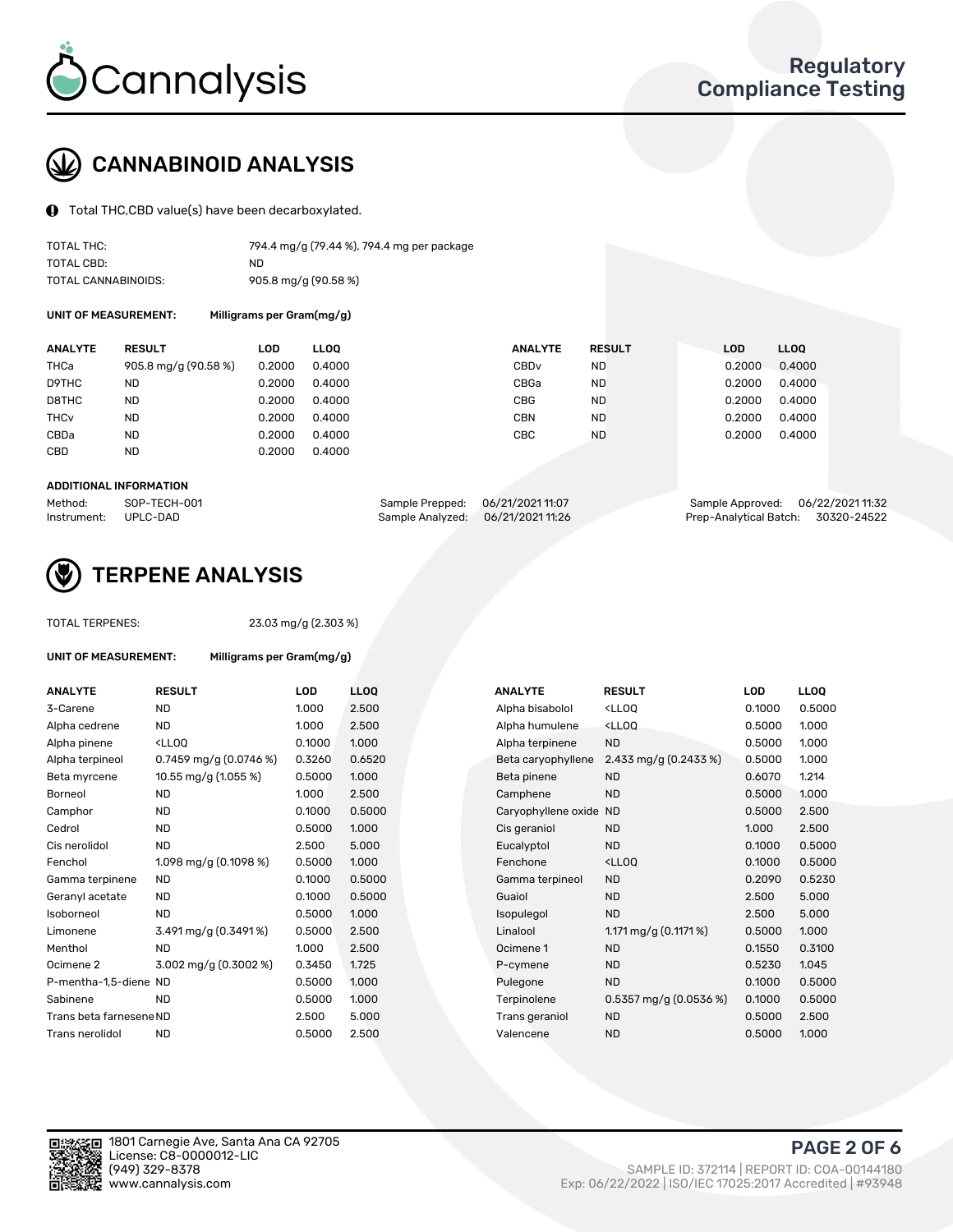

## Regulatory Compliance Testing

#### ADDITIONAL INFORMATION

Method: SOP-TECH-027 Sample Prepped: 06/19/2021 15:05 Sample Approved: 06/21/2021 15:20 Prep-Analytical Batch: 30312-24506



CHEMICAL RESIDUE ANALYSIS PASS

UNIT OF MEASUREMENT: Micrograms per Gram(ug/g)

| <b>ANALYTE</b>    | <b>RESULT</b> | LOD    | LLOQ   | <b>ACTION LEVEL</b> |      | <b>ANALYTE</b>      | <b>RESULT</b> | LOD    | <b>LLOQ</b> | <b>ACTION LEVEL</b> |      |
|-------------------|---------------|--------|--------|---------------------|------|---------------------|---------------|--------|-------------|---------------------|------|
| Abamectin         | <b>ND</b>     | 0.0200 | 0.0400 | 0.1000              | Pass | Acephate            | <b>ND</b>     | 0.0200 | 0.0400      | 0.1000              | Pass |
| Acequinocyl       | <b>ND</b>     | 0.0200 | 0.0400 | 0.1000              | Pass | Acetamiprid         | <b>ND</b>     | 0.0200 | 0.0400      | 0.1000              | Pass |
| Aldicarb          | <b>ND</b>     | 0.0200 | 0.0400 | 0.0                 | Pass | Azoxystrobin        | <b>ND</b>     | 0.0200 | 0.0400      | 0.1000              | Pass |
| Bifenazate        | <b>ND</b>     | 0.0200 | 0.0400 | 0.1000              | Pass | <b>Bifenthrin</b>   | <b>ND</b>     | 0.0200 | 0.0400      | 3.000               | Pass |
| <b>Boscalid</b>   | <b>ND</b>     | 0.0200 | 0.0400 | 0.1000              | Pass | Carbarvl            | <b>ND</b>     | 0.0200 | 0.0400      | 0.5000              | Pass |
| Carbofuran        | <b>ND</b>     | 0.0200 | 0.0400 | 0.0                 | Pass | Chlorantraniliprole | <b>ND</b>     | 0.0200 | 0.0400      | 10.00               | Pass |
| Clofentezine      | <b>ND</b>     | 0.0200 | 0.0400 | 0.1000              | Pass | Coumaphos           | <b>ND</b>     | 0.0200 | 0.0400      | 0.0                 | Pass |
| Cyfluthrin        | <b>ND</b>     | 0.4000 | 1.000  | 2.000               | Pass | Cypermethrin        | <b>ND</b>     | 0.4000 | 1.000       | 1.000               | Pass |
| Daminozide        | <b>ND</b>     | 0.0200 | 0.0400 | 0.0                 | Pass | Diazinon            | <b>ND</b>     | 0.0200 | 0.0400      | 0.1000              | Pass |
| <b>Dichlorvos</b> | <b>ND</b>     | 0.0200 | 0.0400 | 0.0                 | Pass | Dimethoate          | <b>ND</b>     | 0.0200 | 0.0400      | 0.0                 | Pass |
| Dimethomorph      | <b>ND</b>     | 0.0200 | 0.0400 | 2.000               | Pass | <b>Ethoprophos</b>  | <b>ND</b>     | 0.0200 | 0.0400      | 0.0                 | Pass |
| Etofenprox        | <b>ND</b>     | 0.0200 | 0.0400 | 0.0                 | Pass | Etoxazole           | <b>ND</b>     | 0.0200 | 0.0400      | 0.1000              | Pass |
| Fenhexamid        | <b>ND</b>     | 0.0200 | 0.0400 | 0.1000              | Pass | Fenoxycarb          | <b>ND</b>     | 0.0200 | 0.0400      | 0.0                 | Pass |
| Fenpyroximate     | <b>ND</b>     | 0.0200 | 0.0400 | 0.1000              | Pass | Fipronil            | <b>ND</b>     | 0.0400 | 0.1000      | 0.0                 | Pass |
| Flonicamid        | <b>ND</b>     | 0.0200 | 0.0400 | 0.1000              | Pass | Fludioxonil         | <b>ND</b>     | 0.0200 | 0.0400      | 0.1000              | Pass |
| Hexythiazox       | <b>ND</b>     | 0.0200 | 0.0400 | 0.1000              | Pass | Imazalil            | <b>ND</b>     | 0.0200 | 0.0400      | 0.0                 | Pass |
| Imidacloprid      | <b>ND</b>     | 0.0200 | 0.0400 | 5.000               | Pass | Kresoxim methyl     | <b>ND</b>     | 0.0200 | 0.0400      | 0.1000              | Pass |
| Malathion         | <b>ND</b>     | 0.0200 | 0.0400 | 0.5000              | Pass | Metalaxyl           | <b>ND</b>     | 0.0200 | 0.0400      | 2.000               | Pass |
| Methiocarb        | <b>ND</b>     | 0.0200 | 0.0400 | 0.0                 | Pass | Methomyl            | <b>ND</b>     | 0.0200 | 0.0400      | 1.000               | Pass |
| Mevinphos         | <b>ND</b>     | 0.0200 | 0.0400 | 0.0                 | Pass | Myclobutanil        | <b>ND</b>     | 0.0200 | 0.0400      | 0.1000              | Pass |
| Naled             | <b>ND</b>     | 0.0200 | 0.0400 | 0.1000              | Pass | Oxamyl              | <b>ND</b>     | 0.0200 | 0.0400      | 0.5000              | Pass |
| Paclobutrazol     | <b>ND</b>     | 0.0200 | 0.0400 | 0.0                 | Pass | Permethrins         | <b>ND</b>     | 0.0400 | 0.1000      | 0.5000              | Pass |
| Phosmet           | <b>ND</b>     | 0.0200 | 0.0400 | 0.1000              | Pass | Piperonyl butoxide  | <b>ND</b>     | 0.0200 | 0.0400      | 3.000               | Pass |
| Prallethrin       | <b>ND</b>     | 0.0200 | 0.0400 | 0.1000              | Pass | Propiconazole       | <b>ND</b>     | 0.0200 | 0.0400      | 0.1000              | Pass |
| Propoxur          | <b>ND</b>     | 0.0200 | 0.0400 | 0.0                 | Pass | Pyrethrins          | <b>ND</b>     | 0.0200 | 0.0400      | 0.5000              | Pass |
| Pyridaben         | <b>ND</b>     | 0.0200 | 0.0400 | 0.1000              | Pass | Spinetoram          | <b>ND</b>     | 0.0200 | 0.0400      | 0.1000              | Pass |
| Spinosad          | <b>ND</b>     | 0.0300 | 0.0700 | 0.1000              | Pass | Spiromesifen        | <b>ND</b>     | 0.0200 | 0.0400      | 0.1000              | Pass |
| Spirotetramat     | <b>ND</b>     | 0.0200 | 0.0400 | 0.1000              | Pass | Spiroxamine         | <b>ND</b>     | 0.0200 | 0.0400      | 0.0                 | Pass |
| Tebuconazole      | <b>ND</b>     | 0.0200 | 0.0400 | 0.1000              | Pass | Thiacloprid         | <b>ND</b>     | 0.0200 | 0.0400      | 0.0                 | Pass |
| Thiamethoxam      | <b>ND</b>     | 0.0200 | 0.0400 | 5.000               | Pass | Trifloxystrobin     | <b>ND</b>     | 0.0200 | 0.0400      | 0.1000              | Pass |

#### ADDITIONAL INFORMATION

Method: SOP-TECH-002 Sample Prepped: 06/19/202114:06 Sample Approved: 06/21/2021 15:17<br>Instrument: LC-MS/MS Sample Analyzed: 06/19/2021 14:06 Prep-Analytical Batch: 30310-24503 Prep-Analytical Batch: 30310-24503

PAGE 3 OF 6

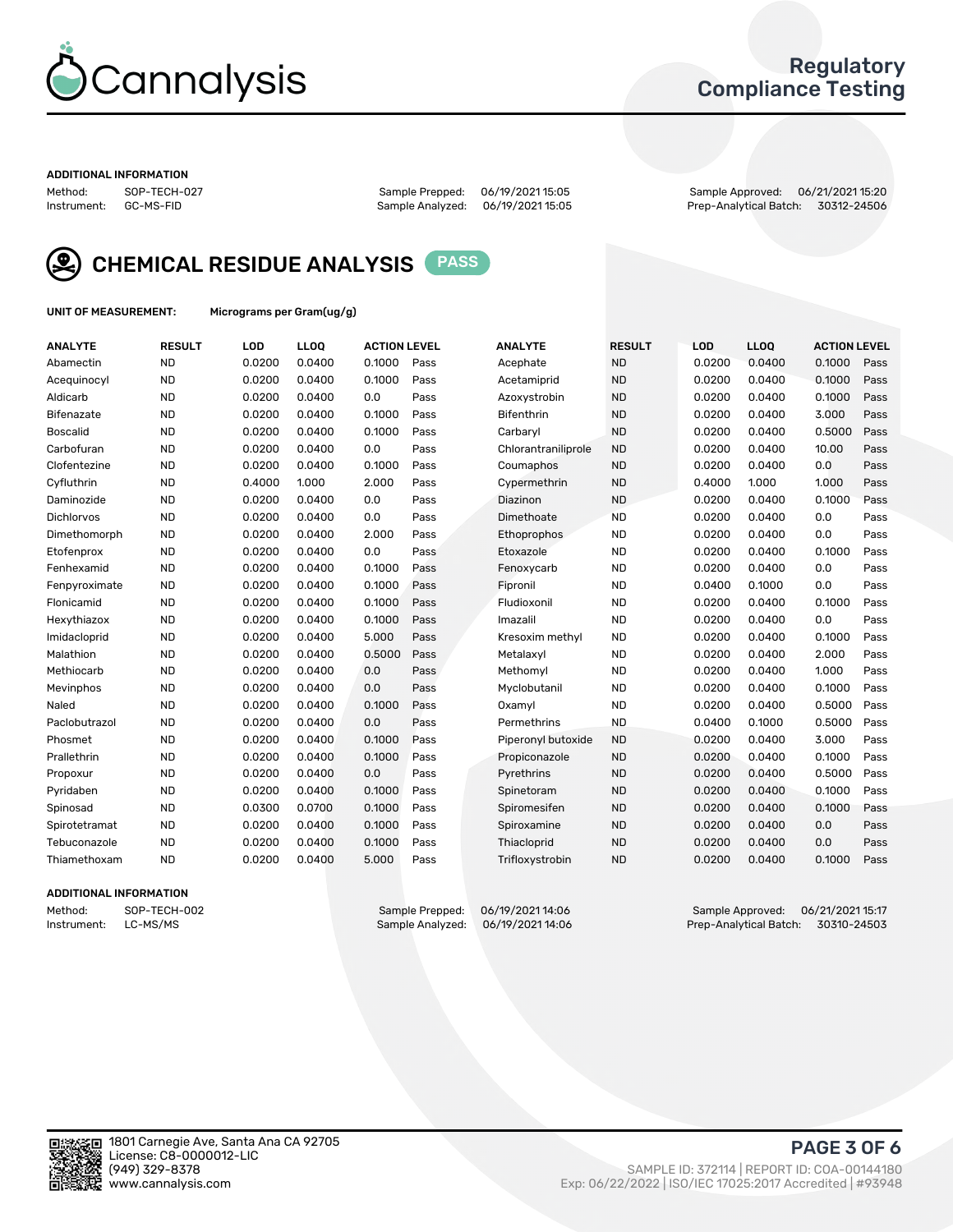

## CHEMICAL RESIDUE GC ANALYSIS PASS

| UNIT OF MEASUREMENT: | Mic |
|----------------------|-----|
|----------------------|-----|

rograms per Gram(ug/g)

| <b>ANALYTE</b>         | <b>RESULT</b>                | LOD    | <b>LLOO</b> | <b>ACTION LEVEL</b> |                 | <b>ANALYTE</b>         | <b>RESULT</b> |  | LOD              | <b>LLOO</b> |  | <b>ACTION LEVEL</b> |      |
|------------------------|------------------------------|--------|-------------|---------------------|-----------------|------------------------|---------------|--|------------------|-------------|--|---------------------|------|
| Captan                 | <b>ND</b>                    | 0.1000 | 0.2000      | 0.7000              | Pass            | Chlordane              | <b>ND</b>     |  | 0.0109           | 0.0136      |  | 0.0                 | Pass |
| Methyl parathion       | <b>ND</b>                    | 0.0400 | 0.1000      | 0.0                 | Pass            | <b>PCNB</b>            | <b>ND</b>     |  | 0.0200           | 0.0400      |  | 0.1000              | Pass |
| Chlorfenapyr           | <b>ND</b>                    | 0.0800 | 0.1000      | 0.0                 | Pass            | Chlorpyrifos           | <b>ND</b>     |  | 0.0800           | 0.1000      |  | 0.0                 | Pass |
|                        |                              |        |             |                     |                 |                        |               |  |                  |             |  |                     |      |
| ADDITIONAL INFORMATION |                              |        |             |                     |                 |                        |               |  |                  |             |  |                     |      |
| Method:                | SOP-TECH-010                 |        |             |                     | Sample Prepped: | 06/19/2021 14:06       |               |  | Sample Approved: |             |  | 06/21/2021 13:56    |      |
| Instrument:            | GC-MS/MS<br>Sample Analyzed: |        |             | 06/19/2021 14:07    |                 | Prep-Analytical Batch: |               |  | 30311-24504      |             |  |                     |      |

## RESIDUAL SOLVENT ANALYSIS PASS

UNIT OF MEASUREMENT: Micrograms per Gram(ug/g)

| <b>ANALYTE</b>       | <b>RESULT</b> | LOD    | <b>LLOO</b> | <b>ACTION LEVEL</b> |      | <b>ANALYTE</b>     | <b>RESULT</b>                                                               | LOD    | LLOO  | <b>ACTION LEVEL</b> |      |
|----------------------|---------------|--------|-------------|---------------------|------|--------------------|-----------------------------------------------------------------------------|--------|-------|---------------------|------|
| Acetone              | <b>ND</b>     | 50.00  | 100.0       | 5000                | Pass | Acetonitrile       | <b>ND</b>                                                                   | 50.00  | 100.0 | 410.0               | Pass |
| Benzene              | <b>ND</b>     | 0.5000 | 1.000       | 1.000               | Pass | <b>Butane</b>      | <lloo< td=""><td>50.00</td><td>100.0</td><td>5000</td><td>Pass</td></lloo<> | 50.00  | 100.0 | 5000                | Pass |
| Chloroform           | <b>ND</b>     | 0.5000 | 1.000       | 1.000               | Pass | Ethanol            | <b>ND</b>                                                                   | 50.00  | 100.0 | 5000                | Pass |
| <b>Ethyl Acetate</b> | <b>ND</b>     | 50.00  | 100.0       | 5000                | Pass | <b>Ethyl Ether</b> | <b>ND</b>                                                                   | 50.00  | 100.0 | 5000                | Pass |
| Ethylene oxide       | <b>ND</b>     | 0.5000 | 1.000       | 1.000               | Pass | Heptane            | <b>ND</b>                                                                   | 50.00  | 100.0 | 5000                | Pass |
| Hexane               | <b>ND</b>     | 50.00  | 100.0       | 290.0               | Pass | Isopropyl Alcohol  | <b>ND</b>                                                                   | 50.00  | 100.0 | 5000                | Pass |
| Methanol             | <b>ND</b>     | 50.00  | 100.0       | 3000                | Pass | Methylene chloride | <b>ND</b>                                                                   | 0.5000 | 1.000 | 1.000               | Pass |
| Pentane              | <b>ND</b>     | 50.00  | 100.0       | 5000                | Pass | Propane            | <b>ND</b>                                                                   | 50.00  | 200.0 | 5000                | Pass |
| Toluene              | <b>ND</b>     | 50.00  | 100.0       | 890.0               | Pass | Xvlenes            | <b>ND</b>                                                                   | 50.08  | 100.0 | 2170                | Pass |
| Trichloroethylene    | <b>ND</b>     | 0.5000 | 1.000       | 1.000               | Pass | 1.2-Dichloroethane | <b>ND</b>                                                                   | 0.5000 | 1.000 | 1.000               | Pass |

#### ADDITIONAL INFORMATION

Method: SOP-TECH-021 Sample Prepped: 06/19/2021 15:04 Sample Approved: 06/21/2021 15:10<br>Instrument: HS-GC-MS/FID Sample Analyzed: 06/19/2021 15:06 Prep-Analytical Batch: 30317-24507 Prep-Analytical Batch: 30317-24507



UNIT OF MEASUREMENT: Cycle Threshold (Ct)

| <b>ANALYTE</b> | <b>RESULT</b>              | LOD   | <b>LLOO</b> | <b>ACTION LEVEL</b> |                 | <b>ANALYTE</b>   | <b>RESULT</b> | LOD   | <b>LLOO</b>      |                  | <b>ACTION LEVEL</b> |
|----------------|----------------------------|-------|-------------|---------------------|-----------------|------------------|---------------|-------|------------------|------------------|---------------------|
| A.fumigatus    | <b>ND</b>                  | 33.00 | 0.0         | 0.0                 | Pass            | A. flavus        | <b>ND</b>     | 33.00 | 0.0              | 0.0              | Pass                |
| A. niger       | <b>ND</b>                  | 33.00 | 0.0         | 0.0                 | Pass            | A. terreus       | <b>ND</b>     | 33.00 | 0.0              | 0.0              | Pass                |
| <b>STEC</b>    | <b>ND</b>                  | 33.00 | 0.0         | 0.0                 | Pass            | Salmonella spp   | <b>ND</b>     | 33.00 | 0.0              | 0.0              | Pass                |
|                | ADDITIONAL INFORMATION     |       |             |                     |                 |                  |               |       |                  |                  |                     |
| Method:        | SOP-TECH-016, SOP-TECH-022 |       |             |                     | Sample Prepped: | 06/21/2021 06:26 |               |       | Sample Approved: | 06/21/2021 14:05 |                     |

Instrument: qPCR Sample Analyzed: 06/21/2021 06:30 Prep-Analytical Batch: 30314-24510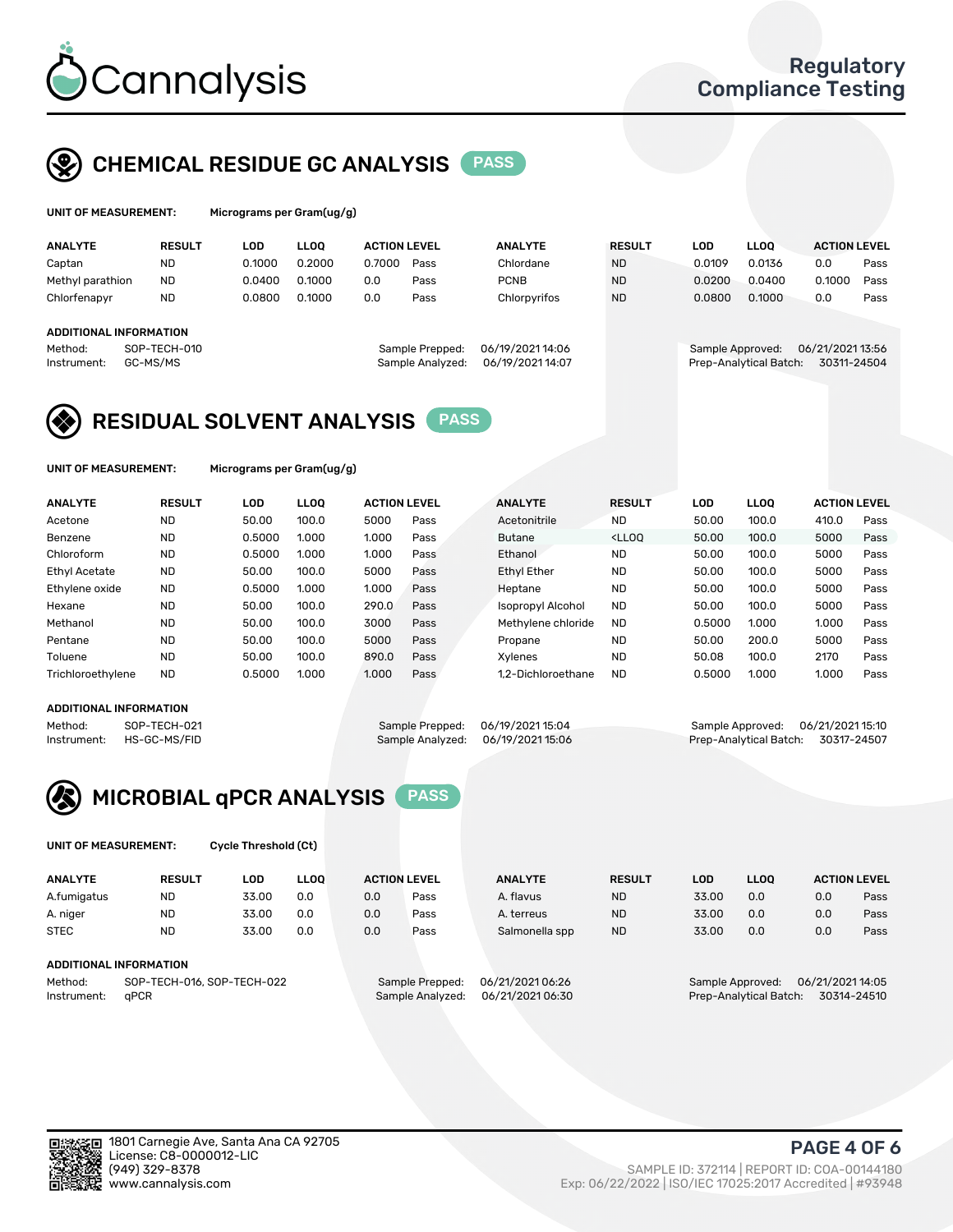



| UNIT OF MEASUREMENT:                                              |               | Micrograms per Gram(ug/g)      |             |                                     |      |                                      |               |            |                                            |                                 |      |
|-------------------------------------------------------------------|---------------|--------------------------------|-------------|-------------------------------------|------|--------------------------------------|---------------|------------|--------------------------------------------|---------------------------------|------|
| <b>ANALYTE</b>                                                    | <b>RESULT</b> | <b>LOD</b>                     | <b>LLOO</b> | <b>ACTION LEVEL</b>                 |      | <b>ANALYTE</b>                       | <b>RESULT</b> | <b>LOD</b> | <b>LLOQ</b>                                | <b>ACTION LEVEL</b>             |      |
| Arsenic                                                           | ND.           | 0.0120                         | 0.1000      | 0.2000                              | Pass | Cadmium                              | <b>ND</b>     | 0.0072     | 0.0500                                     | 0.2000                          | Pass |
| Lead                                                              | $<$ LLOO      | 0.0068                         | 0.0500      | 0.5000                              | Pass | Mercury                              | <b>ND</b>     | 0.0060     | 0.0500                                     | 0.1000                          | Pass |
| <b>ADDITIONAL INFORMATION</b><br>Method:<br>ICP-MS<br>Instrument: | SOP-TECH-013  |                                |             | Sample Prepped:<br>Sample Analyzed: |      | 06/21/2021 08:18<br>06/21/2021 12:36 |               |            | Sample Approved:<br>Prep-Analytical Batch: | 06/21/2021 17:54<br>30319-24528 |      |
|                                                                   |               | <b>MYCOTOXINS ANALYSIS</b>     |             | <b>PASS</b>                         |      |                                      |               |            |                                            |                                 |      |
| UNIT OF MEASUREMENT:                                              |               | Micrograms per Kilogram(ug/kg) |             |                                     |      |                                      |               |            |                                            |                                 |      |
| <b>ANALYTE</b>                                                    | <b>RESULT</b> | <b>LOD</b>                     | <b>LLOO</b> | <b>ACTION LEVEL</b>                 |      | <b>ANALYTE</b>                       | <b>RESULT</b> | <b>LOD</b> | <b>LLOQ</b>                                | <b>ACTION LEVEL</b>             |      |
| Aflatoxin B1                                                      | <b>ND</b>     | 1.000                          | 2.000       |                                     | N/A  | Aflatoxin B2                         | <b>ND</b>     | 2.000      | 5.000                                      |                                 | N/A  |
| Aflatoxin G1                                                      | ND.           | 2.000                          | 5.000       |                                     | N/A  | Aflatoxin G2                         | <b>ND</b>     | 2.000      | 5.000                                      |                                 | N/A  |
| <b>Total Aflatoxins</b>                                           | <b>ND</b>     | 10.00                          | 14.00       | 20.00                               | Pass | Ochratoxin A                         | <b>ND</b>     | 1.000      | 2.000                                      | 20.00                           | Pass |
|                                                                   |               |                                |             |                                     |      |                                      |               |            |                                            |                                 |      |

#### ADDITIONAL INFORMATION

Method: SOP-TECH-020 Sample Prepped: 06/19/2021 14:08 Sample Approved: 06/21/2021 15:29 Instrument: LC-MS/MS Sample Analyzed: 06/19/2021 14:09 Prep-Analytical Batch: 30313-24505

# FILTH & FOREIGN MATERIAL ANALYSIS PASS

UNIT OF MEASUREMENT: Filth and Foreign Matter (%, #/3g)

| <b>ANALYTE</b>                                              | <b>RESULT</b> | LOD | <b>LLOO</b> | <b>ACTION LEVEL</b>                                                         |      | <b>ANALYTE</b> | <b>RESULT</b> | LOD                                                                           | <b>LLOO</b> | <b>ACTION LEVEL</b> |      |
|-------------------------------------------------------------|---------------|-----|-------------|-----------------------------------------------------------------------------|------|----------------|---------------|-------------------------------------------------------------------------------|-------------|---------------------|------|
| IF RH ME                                                    | <b>ND</b>     | 0.0 | 0.0         | 1.000                                                                       | Pass | <b>IFM</b>     | <b>ND</b>     | 0.0                                                                           | 0.0         | 25.00               | Pass |
| Mold                                                        | <b>ND</b>     | 0.0 | 0.0         | 25.00                                                                       | Pass | <b>SSCD</b>    | <b>ND</b>     | 0.0                                                                           | 0.0         | 25.00               | Pass |
| ADDITIONAL INFORMATION                                      |               |     |             |                                                                             |      |                |               |                                                                               |             |                     |      |
| Method:<br>SOP-TECH-009<br>Instrument:<br>Visual Inspection |               |     |             | 06/21/2021 13:50<br>Sample Prepped:<br>06/21/2021 13:51<br>Sample Analyzed: |      |                |               | 06/21/2021 13:54<br>Sample Approved:<br>Prep-Analytical Batch:<br>30337-24531 |             |                     |      |



PAGE 5 OF 6